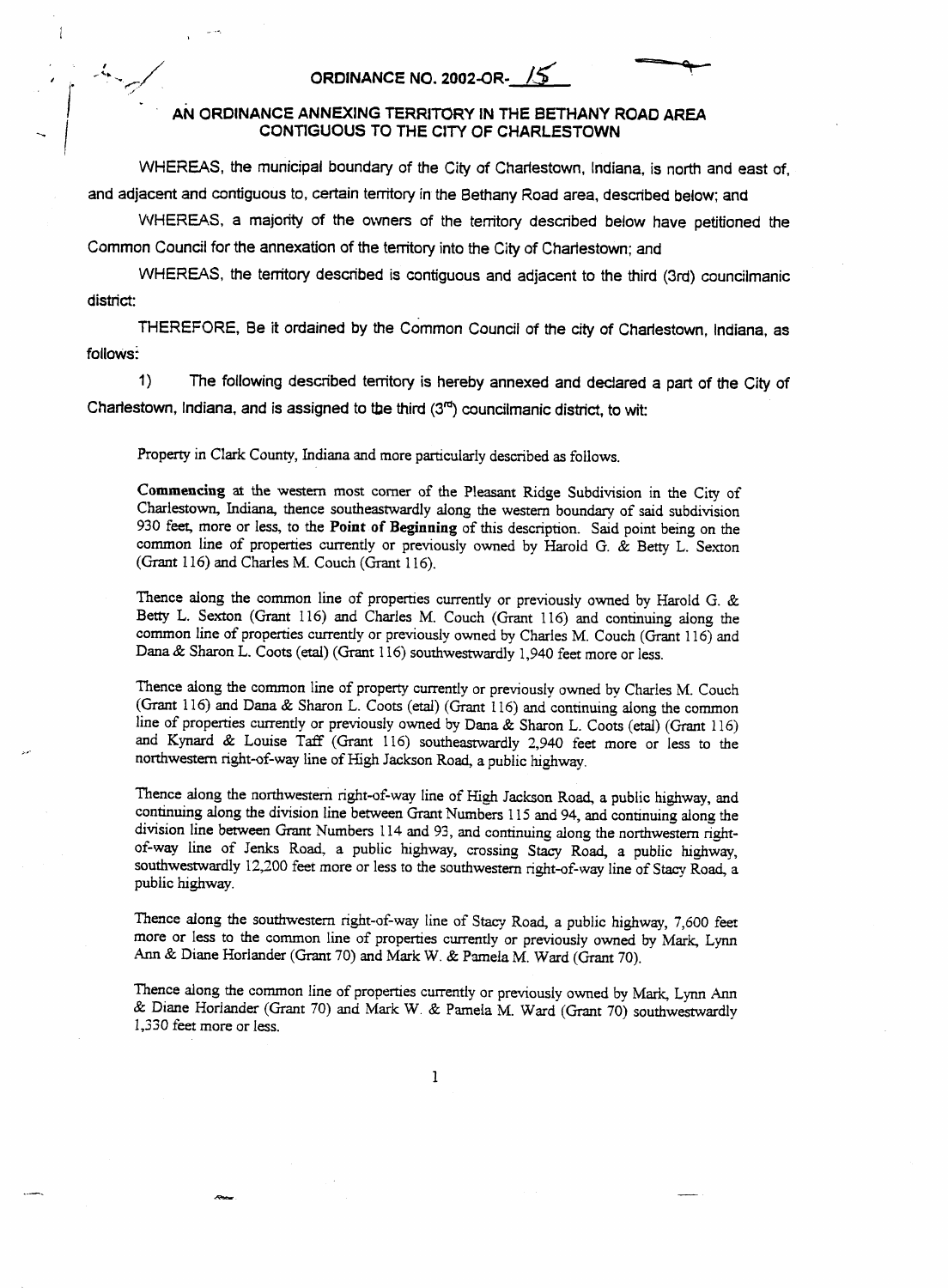Thence along the common line of properties currently or previously **owned** by **Mark W.** & Pamela **M.** Ward *(Grant* **70)** and Richard **Lenman** *(Grant* 70) and continuing along **the** common line of property currently or previously **owned** by Richard Lenman (Grant **70) and the**  following: James **A.** Ward and **Carolyn** Ward (Grant *70);* John & **Elaine** Cleveland (Grant **70);**  Robert L. Hollis (Grant 70); G. William & Ruth H. King (Grant 70); George Clark & *Mary*  Schlosser (Grant *70)* southeastwardly 2,860 feet more of less to the northwestern line of property currently or previously **owned** by Cynthia **A.** Stucky & Vada E. Stucky (Grant **52).** 

Thence along the common line of properties currently or previously **owned** by **Cynthia A**  Stucky & Vada E. Stucky (Grant **52)** and Richard Lenman (Grant *70)* southwestwardly 860 feet more or less.

Thence along the common line of properties currently or previously owned by **Cynthia A**  Stucky & Vada E. Stucky (Grant **52)** and Charles & Juanita R. Schlosser (Grant 52) and continuing to property currently or previously **owned by** Derrick L. & Patricia Vogt (Grant *52)*  southeastwardly 1,400 feet more or less.

Thence along the common line of **properties** currently or previously **owned** by Charles & Juanita R. **Schlosser** (Grant **52)** and **Derrick** L. & Patricia Vogt (Grant **52)** northeastwardly 840 feet more or **less** to the western right-of-way line of property currently or previously owned by **the** B & *0* Railroad.

Thence **dong** the common line of property currently or previously owned by **Derrick L.** & Patricia Vogt (Grant **52) and** the western right-of-way line of property currently or previously **owned** by the B & 0 Railroad southwestwardly 950 feet more or **less.** 

Thence crossing property currently or previously owned by the B & *0* Railroad southeastwardIy 200 feet more or less to the eastern right-or-way line of property currently or previously owned by B & *0* Railroad, said eastern right-of-way line also being common to property currently or previously owned by The Church, The Body of Christ (Grant 52).

Thence along the common line of the eastern right-of-way line of property currently or previously owned by B & 0 Railroad and property currently or previously owned by The Church, The Body of **Christ** (Grant **52)** northeastwardly 2,080 feet more or **less.** 

Thence along the common line of properties currently or previously owned by The Church, The Body of Christ (Grant *52)* **and** Herman & **Patty Sharp** and crossing Highway *62,* a public highway, southeastwardly 1130 feet more or less to the common line of the southeasterly rightof-way line of Highway *62,* a public highway, and the westerly line of the Indiana Army Ammunition Plant.

Thence dong the common line of the southeasterly right-of-way he of Highway *62, a* public highway, and the westerly line of **the Indiana** Army Ammunition Plant, northerly *6,300* feet more or less.

Thence Ieaving said common line of **the** southeasterly right-of-way line of **Highway** *62,* a public highway, and **the** westerly line of the Indiana Army Ammunition Plant, northwesterly 100 *feet*  more or less to the centerline of the right-of-way of Highway **62, a** public **highway.** 

Thence along said centerline of the right-of-way of Highway *62,* a public highway, northeastwardly 14,700 **more** or less.

Thence leaving said centerline of the right-of-way line of Highway 62, a public highway northwestwardly I00 feet more or **less** to the westerly right-of-way line of Highway 62, a public highway.

.<br>Mine.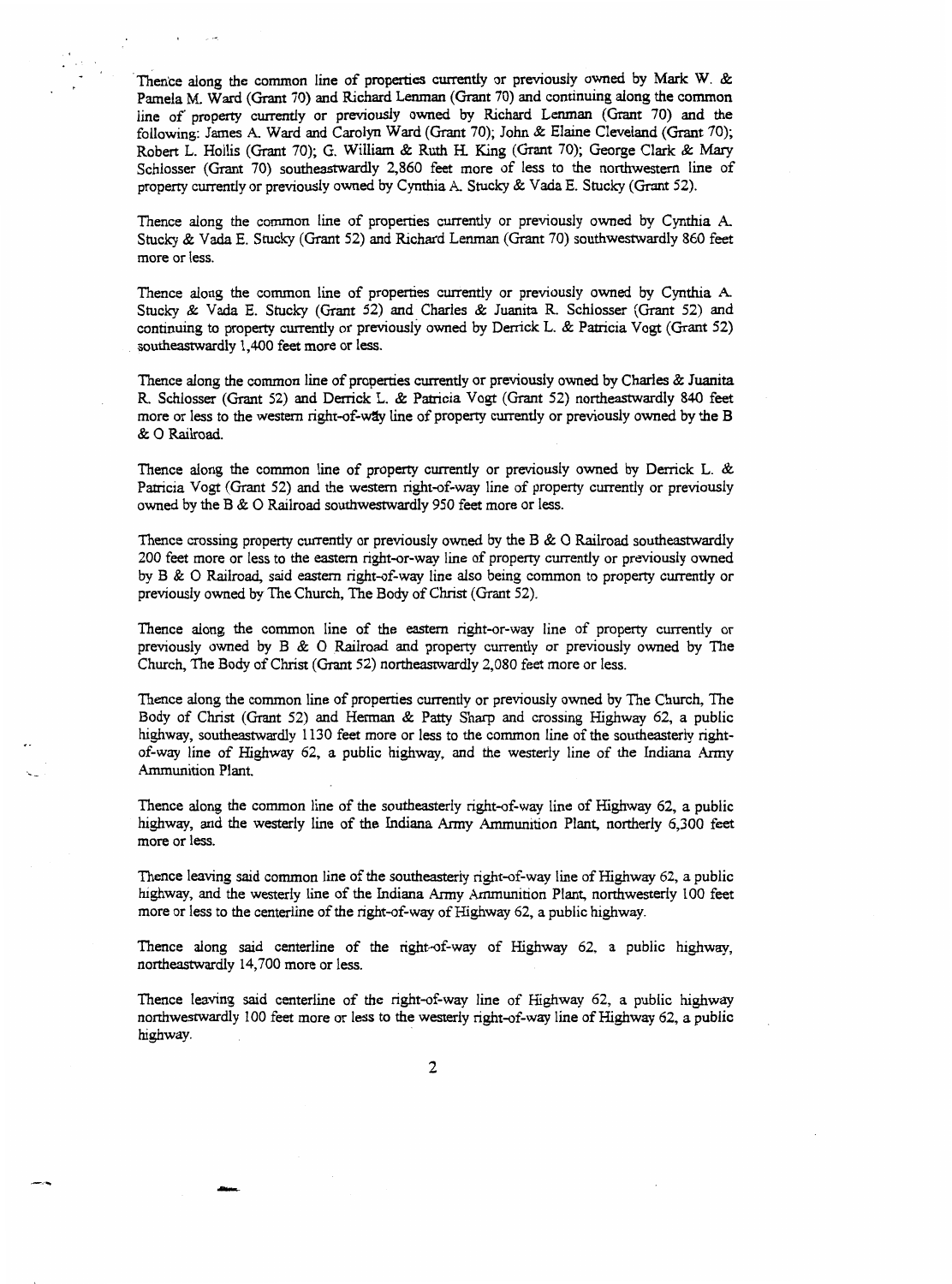Thence along the westerly right-of-way line of Highway *62,* a public highway, southwestwardly **3,750 feet more** or **less.** 

Thence **leaving** the westerly right-of-way line of Highway *62,* a public highway, along the meanders of the corporate line of Charlestown, Indiana and **dong** lines of properties currently or previously **owned** by the following: NIBCO; and Greater Clark Elementary *Corp.;* **along** the western boundary of the Sunset Acres Subdivision; **and dong** lines of property currently or previously **owned** by the following: Charlestown Housing Authority; Betty J. & **Claudine**  Buckner, Claudine Buckner, Charles M. Couch; and **dong** the western boundary of the Pleasant Ridge Subdivision generally northwestwardly 12,000 feet more or **less** to the **Point of Beginning.** 

**And** containing **2,749** 1/2 **Acres, more** or **less..** 

**.2)** The boundaries of the City of Charlestown shall be, and hereby are declared to be extended so as to include all of said real estate as a part of the City of Charlestown.

**3) This** ordinance shall be in full force and effect takes effect at least thirty (30) days after its publication and upon the filing required by I.C. **34-4-3-22(a).** 

ALL OF WHICH **IS** ORDAINED by the common council of the City of Charlestown on the day of October 2002.

<u>AYES</u> NAYS **AND** Michael Anthony Jackson

*Ward Tackett* 

Ward Tackett

Terry Pierce

Michael Anthony Jackson

Ward Tackett

Ed Bolly

Bruce Bottorff

**PRESENTED TO ME AND APPROVED THIS <u>11th</u></u> DAY OF <del>OCTOBER</del> 2002, BY:<br>** *NOVEM BER***<br>** *G. Robert Hall, Mayor* 

**3**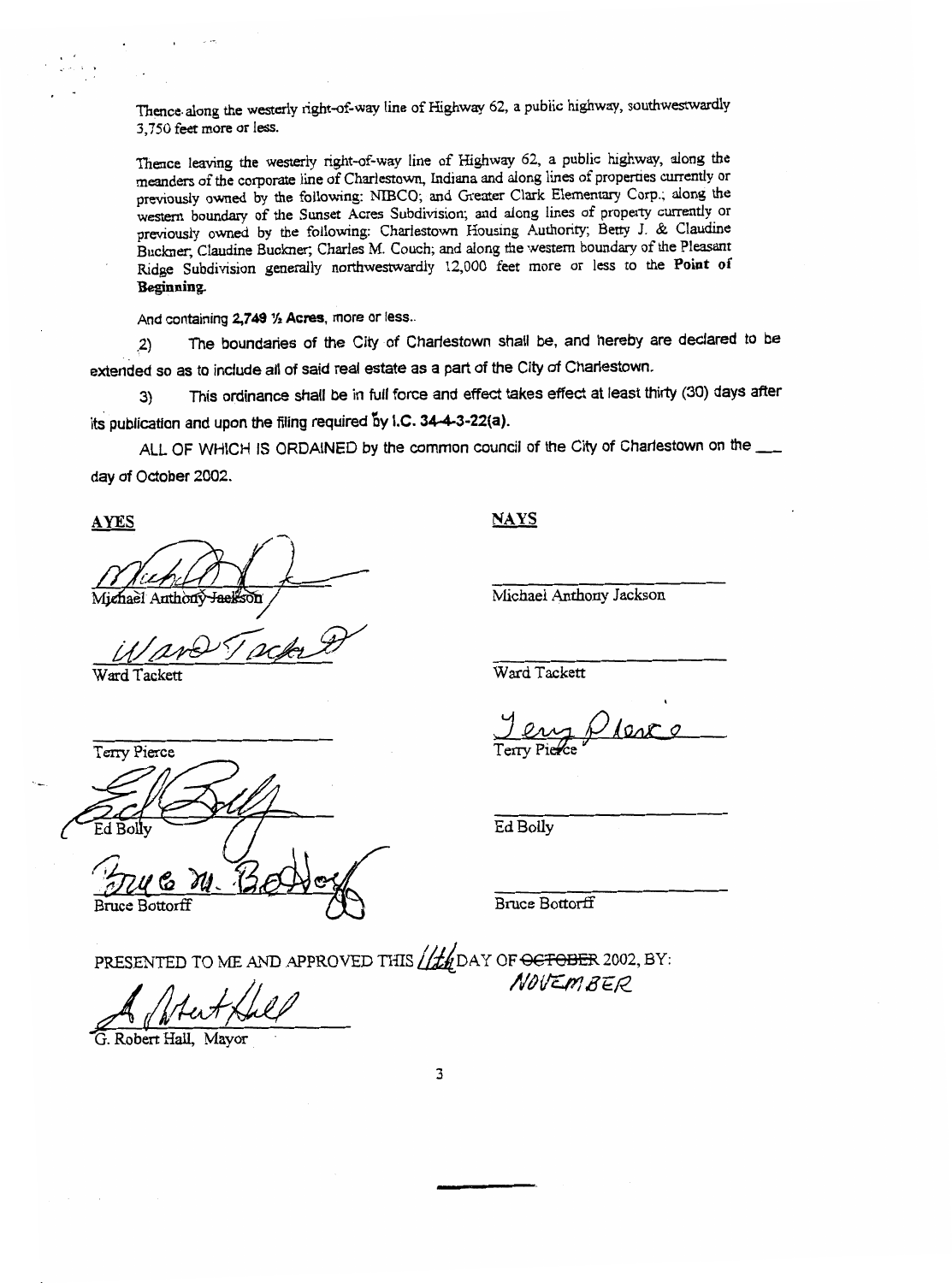*City of Charlestown Clark County, Indiana* 

# *DRAFT Annexation Fis ca I Plan Bethany Annexation Area*

This Fiscal Plan may be inspected at the City Engineer's Office, located in City Hall, Charlestown, IN. Copies of the Fiscal Plan are available to the public for a nominal charge in accordance with the City's ordinances. Questions related to this annexation can be directed to the Mayor's Office, City of Charlestown (812-256-3422).

*October IO, 2002* 

 $W$ abash Scientific, inc. Michael R. Shaver, President 4742 Bluffwood North Drive Indianapolis, IN 46228 (voice) 31 7/299-9529 (fax) 3 1 7/329-9885  $(e$ -mail) wabsci $@$ aol.com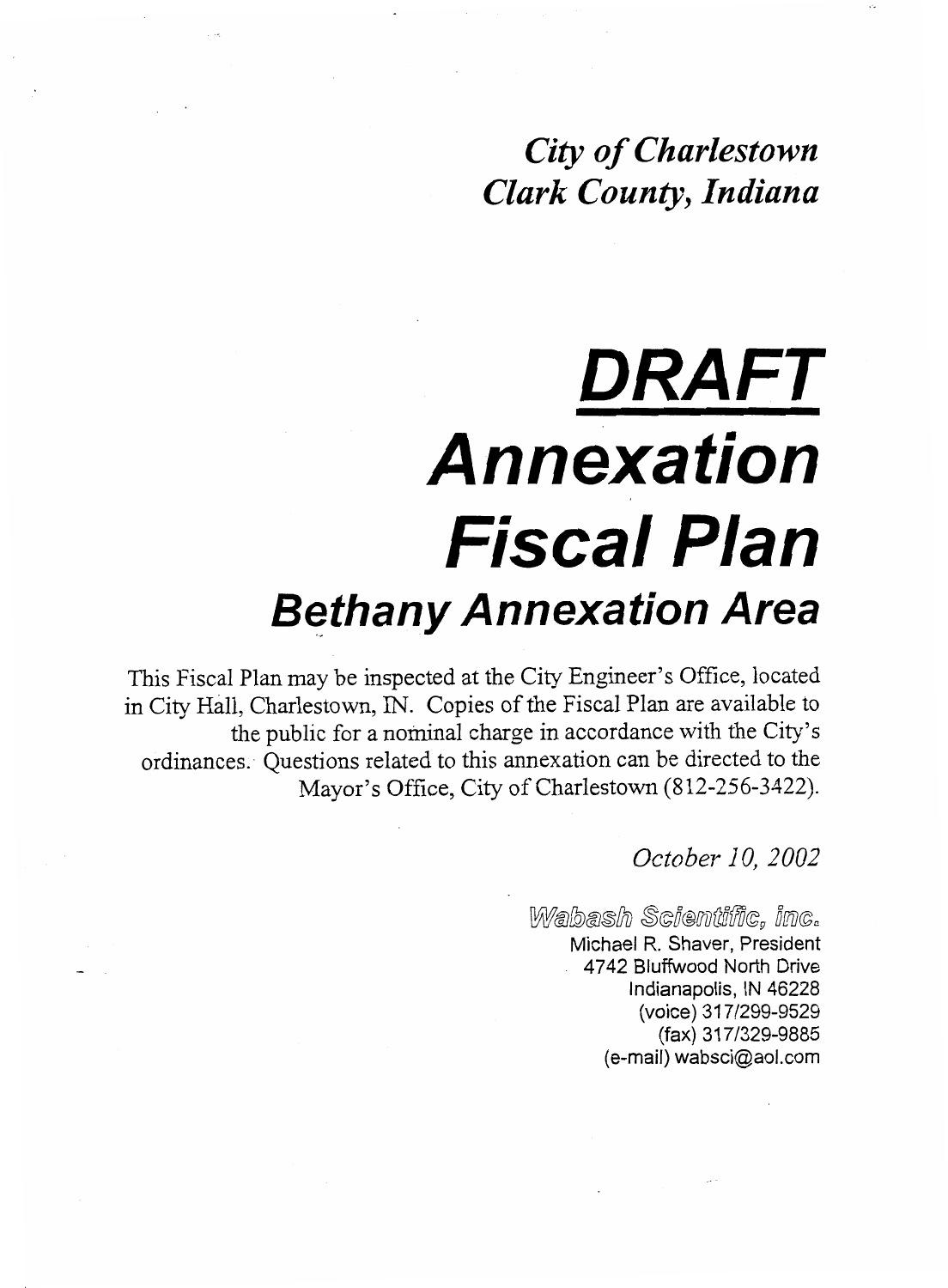## **Detailed Summary of Annexation Impact**

## *In tro du ction*

The City of Charlestown is undertaking this annexation at the request of property owners in the annexation area. The annexation is being pursued under IC **36-4-3-5,** which states,

*"if the owners of land located* ... *contiguous to a municipality want to have territory containing that*  land annexed to the municipality, they may file...a petition: signed by at least: 51% of the of the *owners of land in the territory to be annexed* ... *requesting an ordinance annexing the area...* . *"* 

The City of Charlestown has been approached by property owners in the proposed annexation area and the City is pursuing this annexation under these auspices.

## *Respect for the Public Process*

The fundamental premise of American government is that private citizens are provided the opportunity to participate in the decisions of their government. While no decision receives unanimous public support, the annexation statutes make it clear that public education and participation is a critical part of the annexation process.

The statutory process of annexation effectively begins with the approval of the Fiscal Plan by resolution of the municipal government. **As** such, the Fiscal Plan must be prepared in a manner that contains sufficient substance to enable the public to reasonably determine whether the proposed annexation is **in** their best interests, as well as enabling the elected officials to determine whether the annexation is in the best interests of the municipality. However, this requirement also means that the Fiscal Plan is completed *prior to* receiving any public input.

If the Fiscal Plan is to serve the intended public interest, the Fiscal Plan must be a document which can be adjusted to accommodate the legitimate interests and needs of relevant constituencies as it proceeds through the public process. If citizens bring good points to bear on the annexation process, the Fiscal Plan should honestly respond to those points. If the Fiscal Plan can be adjusted to enable the municipality to better protect the interests of the public, then such adjustments should be made. **As** a result of these considerations, Wabash Scientific, inc., will fairly consider the testimony received through the public process and to make those adjustments to the Fiscal Plan which are necessary to honestly and fairly respond to the public concerns in a manner that is also fair and equitable to the existing citizens of Charlestown, while at the same time balancing the best interests of the City of Charlestown.

Readers will note that this Fiscal Plan is marked **"draft." As** the statutory process unfolds, Wabash Scientific, inc., will make every reasonable effort to respond honestly, fairly and realistically to the information presented, including the possibility of adjusting the Fiscal Plan. Anything less would be an insult to the public process. It is fully understood that every request cannot realistically be fulfilled, but in the end, the public will be given the opportunity to speak, and the public will be fairly heard, and the Fiscal Plan will be adjusted to accommodate the best suggestions of the public process.

## *Needed* & *Can Be Used*

The annexation area is a combination of undeveloped agricultural land and rural/suburban residential development. The annexation area is needed by the municipality for its future development at the present time and in the reasonably near future.

### *Annexed Population*

The population of the annexation area is preliminarily estimated to be 906. This estimate is based on the estimated number of households in the annexation area multiplied times the average number of persons per household in the Charlestown/Clark County area. **This** estimate may be refined during the annexation process, especially **if** the issue of annexed population becomes **an** important factor in the consideration of the public interest. Due to the undeveloped land in the proposed annexation area, however, it is considered unlikely that the population density will reach 3.0 persons per acre.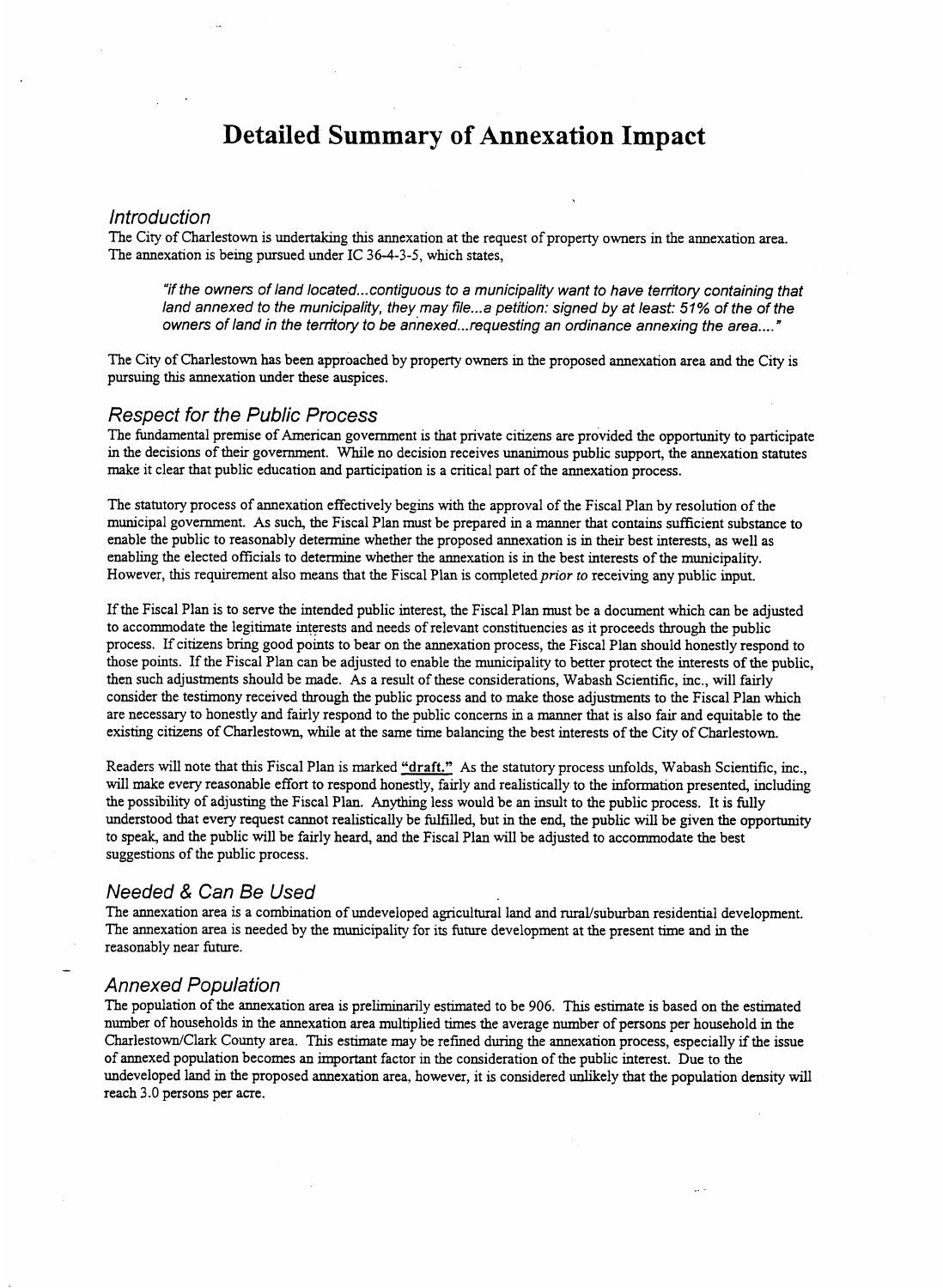The proportionate increase in population resulting from the proposed annexation will generate a projected impact on some municipal services which are offered primarily to the general public, as opposed to commercial business and industry. In the case of Charlestown, the cost of some municipal services is expected to increase in approximate proportion to the estimated increase in population resulting from the proposed annexation.

## *Annexed Streets* & *Roads*

The annexation area is estimated to contain approximately 16.75 miles of streets and roads to the municipal thoroughfare system, with most of the newly incorporated roads currently being county highways. This includes approximately **4** miles of state highway, **as** well as approximately **3.3** miles of new roadways in new subdivisions. In addition, the annexation area contains a number of private roads, which are not under public jurisdiction, and which will not be included in the responsibility of the City after the annexation. The City of Charlestown has approximately **27** miles of local streets and roads in inventory; therefore, the projected fiscal impact of the proposed annexation on the street department is estimated to be in approximate mathematical proportion to the proportion of older streets added to the municipal thoroughfare system **This** proportionate increase is computed in the summary table, below.

## *Zoning in the Proposed Annexation Area*

The proposed annexation area currently resides within the two-mile fringe-zoning jurisdiction of the City of Charlestown. It is the intent of the City of Charlestown to control future growth of the undeveloped portions of the annexation area.

## *Contiguity*

The proposed annexation area is greater than **12.5%** contiguous with the corporate boundaries of the City of Charlestown.

## *Proportion of Subdivision*

Less than *60%* of the area proposed for annexation has been subdivided from larger parcels for the purpose of development, in accordance with local zoning and development **standards** applicable at the time of initial development.

## *Method of Financing*

The extension of municipal services will be financed through the annual operating budget of the City of Charlestown, through the standard statutory process for setting the budget, including review by the Department of Local Government Finance (formerly known as the State Board of Tax Commissioners). The budgets for the years **2003** and thereafter will include financing for extending municipal services to the proposed annexation area.

## *Contact Person for Further information*

If anyone has additional questions regarding the proposed annexation, all available information is on file with the Mayor's office, located in City Hall. All property owners within the proposed annexation area will be provided a copy of **a** detailed *summary* of the Fiscal Plan at no cost to them via direct mail (certified). Any additional copies of the Fiscal Plan will be provided at a cost of \$5 per copy (cash, please) of the report. In addition, any property owner in the annexation area having questions directly related to the annexation may pose those questions in writing to the Mayor's office for formal response.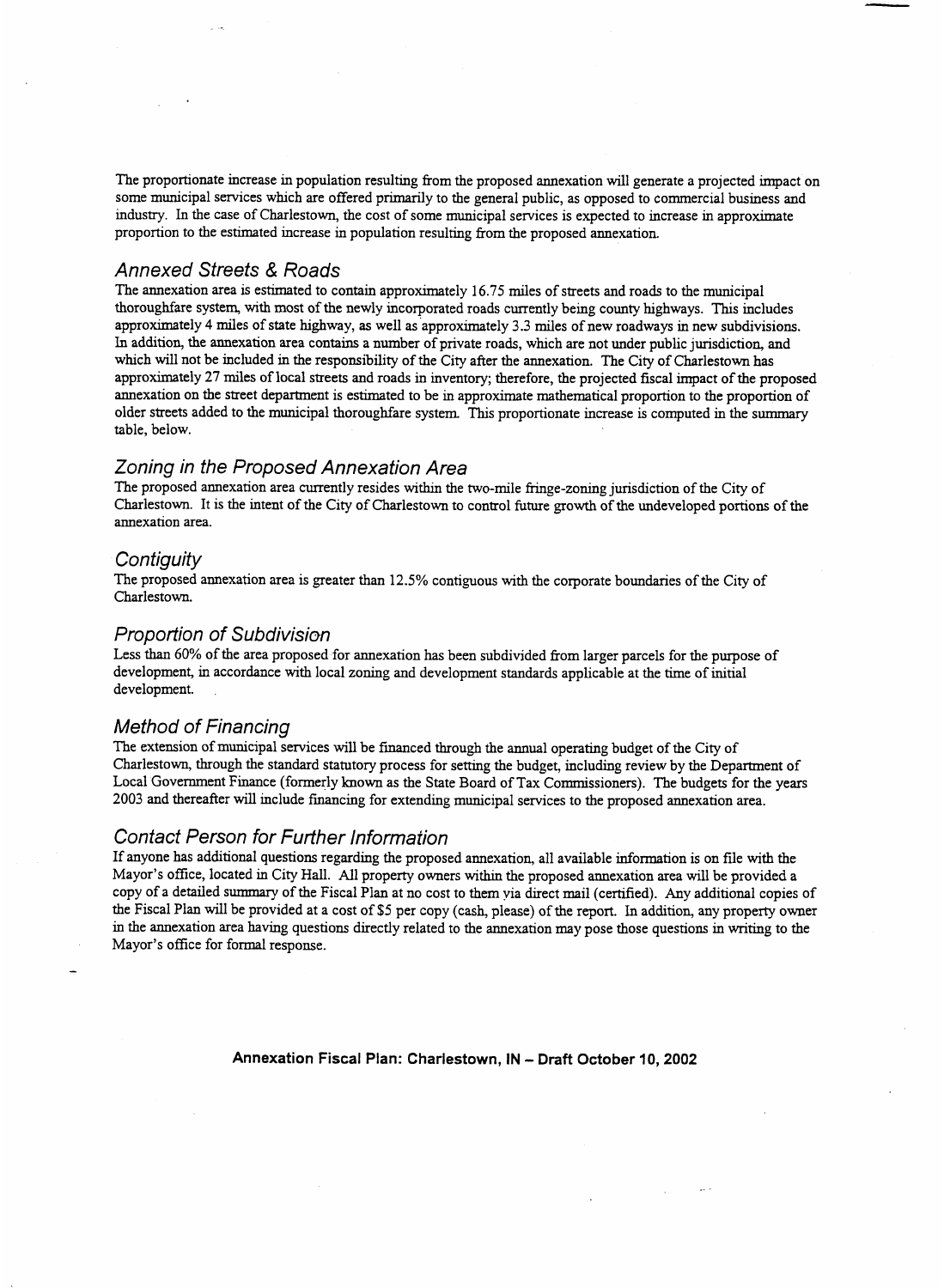## *Plan for Extension of Services*

The Fiscal Plan, below, will detail the municipal services projected to be extended to the annexation area and the method that these services will be woven into the responsibilities of the incorporated city. It is expected that the vast majority of the expanded service responsibilities of the City will be funded through the property tax revenues generated by the annexation.

#### *IMPA CT OF RE-ASSESSMENT* & *STA TE LEGISLA TION*

The statewide re-assessment process is ongoing and will affect the taxable value of most real property in **Indiana, as**  will the recent state legislation, which alters the property **tax** system of **Indiana.** The impact of the statewide reassessment is expected to be different from one parcel to another, for a number of reasons. Therefore, it is impossible to make any generalized statement about the impact of re-assessment on the property within the annexation area. It is, however, appropriate to say that the proposed annexation will have no impact on the assessed value of any property with regard to re-assessment. The proposed annexation, will change the taxable *status* of the property within the annexation area by bringing that property into the municipal corporation and applying the city's property **tax** rate to the property. Therefore, the property tax burden on the property in the proposed annexation area will increase as a result of annexation, but the annexation will have no impact on re-assessment, per se.

With regard to recent state legislation altering the property *tax* system of the State, the major change is that a portion of the school budget, which was formerly paid through property taxes, will now be paid by the State. Theoretically, this would result in a reduction in the property tax rate of Indiana real estate; however, the impact remains to be accurately measured.

In both cases, the proposed annexation will have no impact on the operative parameters of the property tax system. With all other property *tax* parameters held constant, the annexation would result in **an** increase in property taxes on the annexed parcels. However, all other parameters are not being held constant, and therefore, it is difficult to predict the actual final impact of **this** combination of state and local actions will have on the individual property tax burdens of individual parcels within the annexation area.

#### *IMPACT ON MUNICIPAL ADMINISTRA TION*

The projected impact of the proposed annexation on the departments involved in municipal administration is considered in the fiscal analysis as "overhead" for the continuing operations of municipal government. In Charlestown, these municipal departments include the Mayor, City Council, Clerk Treasurer, City Attorney, City Engineer, and other, similar departments.

The proposed annexation is expected to have a minor impact on the operation of the city administration. It is expected that the annexation will have a greater impact on those aspects of city administration that supervise direct delivery of municipal services, such as the building inspectors, city planners, and City Engineer. The annexation will likely have a lesser impact on offices like the Mayor, Clerk-Treasurer, City Council, etc., since the residents of the annexation area already have access to these elected officials, **as** well as their affiliated boards and all public meetings. Most of the increase in service demands from these latter entities will actually be accruing during the annexation process, long before any services are delivered, costs are incurred or revenues are received.

#### *IMPACT ON POLICE DEPARTMENT*

The projected fiscal impact of the annexation on the police department is projected to be moderate (approximately proportionate to the increase in population). The City normally considers the needs for new police resources on **an**  annual basis as part of the budget negotiations, and any increase in the need for police resources (such as officers, equipment or office space) resulting from the impact of annexations such as this is accommodated through the annual budget process.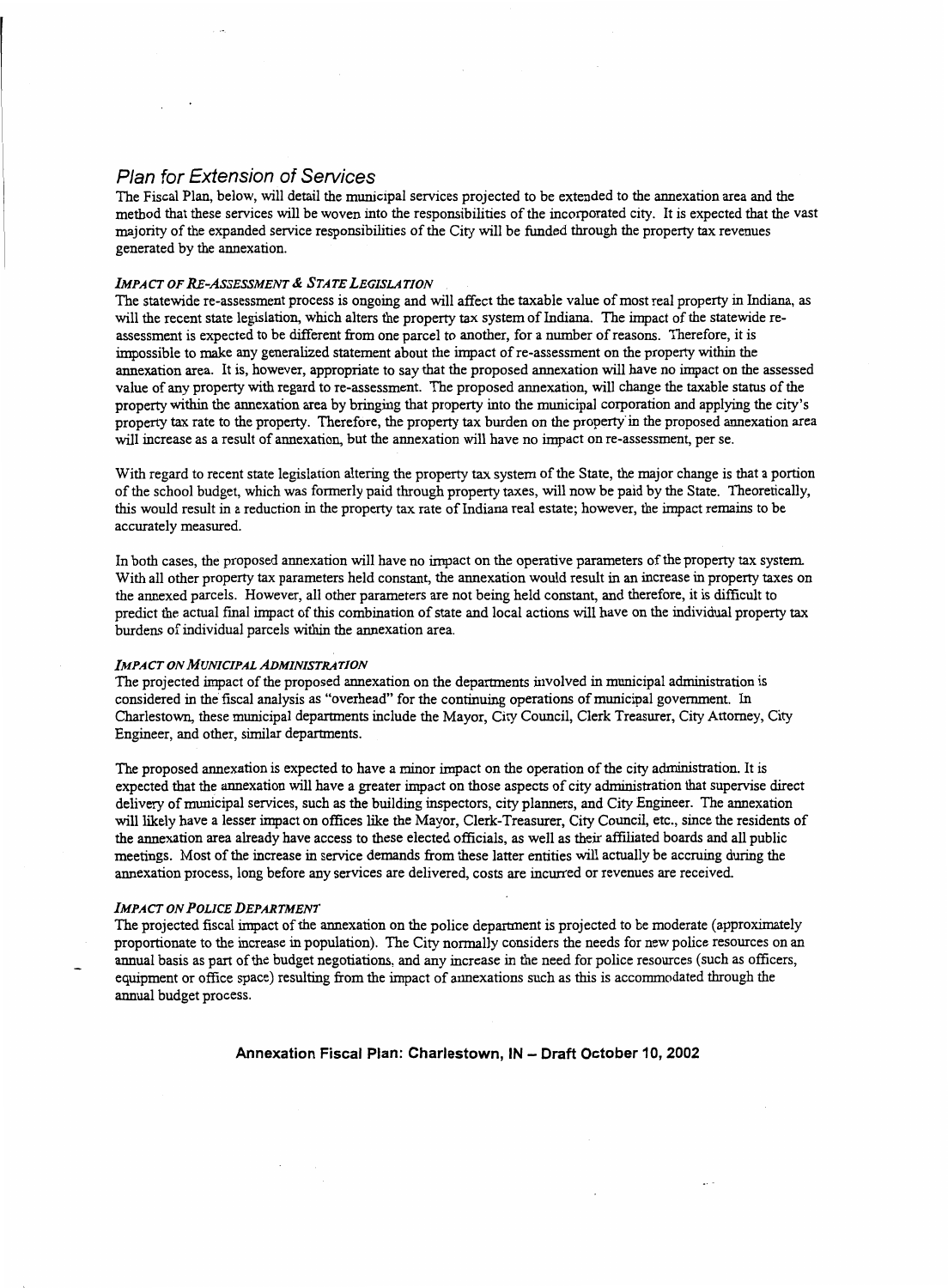The City will face **an** interesting choice with regard to the additional police department services resulting from annexation. It is overly simplistic to state that additional population automatically requires additional police officers. However, it is accurate to state that additional territory, people and property to protect will require additional police work.

Therefore, the interesting choice facing the City of Charlestown will be whether to cover the cost of the additional police protection through the addition of new police personnel (full-time or part-time, civilian or officers) or through increases in police departmental efficiencies and salary increases. **This** decision can only be reached after discussion between local elected officials and their constituencies.

## *IMPACT ON THE FIRE PROTECTION SER VICES*

Fire protection services are not provided by the City of Charlestown. Fire services to the annexation area are provided by one of two **(2)** fire districts which are separately established political subdivisions with their own jurisdictional boundaries that are funded through under separate tax levies.

#### *IMPACT ON STREET DEPARTMENT*

The projected impact of the proposed annexation on the municipal operation of the Street Department is estimated to be in direct proportion to the number of older miles of additional streets which will be added to the municipal thoroughfare system, as shown on the table below. The municipal street department will undertake responsibility for all public roadways in the annexation area, and will provide both capital and non-capital services to the annexation area. The proportion of older streets added to the City is estimated to be **30%.** 

The services of the municipal street department generally include minor street repairs (such as filling potholes, crack sealing, etc.), snow removal (during winter), and major (capital street repairs/reconstruction). **A** review of the public streets in the annexation area by the City Engineer indicates that the older streets in the annexation area are in generally the same condition as existing city streets, with some needing no repairs at this time and others needing only minor repairs. The roads also generally comply with the **minimum** roadway requirements of the City, however, when these roadways become scheduled for major reconstruction, the City will improve the roadway to modem standards, just as they would do for reconstruction of existing city streets.

#### *STREET LIGHTS*

The statute recognizes street lights as a capital service of the municipality and requires that street lights be provided in the same manner as such services are provided to areas within the corporate limits. The City of Charlestown considers the need for street lights on a case-by-case, neighborhood-by-neighborhood basis to determine the need and justification for street lights in a particular area. In all cases, however, street lights are only considered on public streets - not on private roadways within developed areas.

The capital service of street lighting will be afforded to the annexation area in precisely the same manner as it is provided in the rest of the City.

#### *IMPACT ON TRASH SER VICES*

The residential parcels/owners in the annexation area will begin receiving municipal trash removal services within one year of the effective date of the annexation. Commercial and industrial parcels in the annexation area (if any) will not receive such services, because municipal service policies exclude these types of developments from this municipal service. The City of Charlestown charges a cost-based monthly service fee to the users of this service. Under current service policies, the city charges each residential customer a pro rata share of its cost for trash removal. Since the users each pay a share of this service cost, the proposed annexation will generate no direct fiscal impact on the City of Charlestown.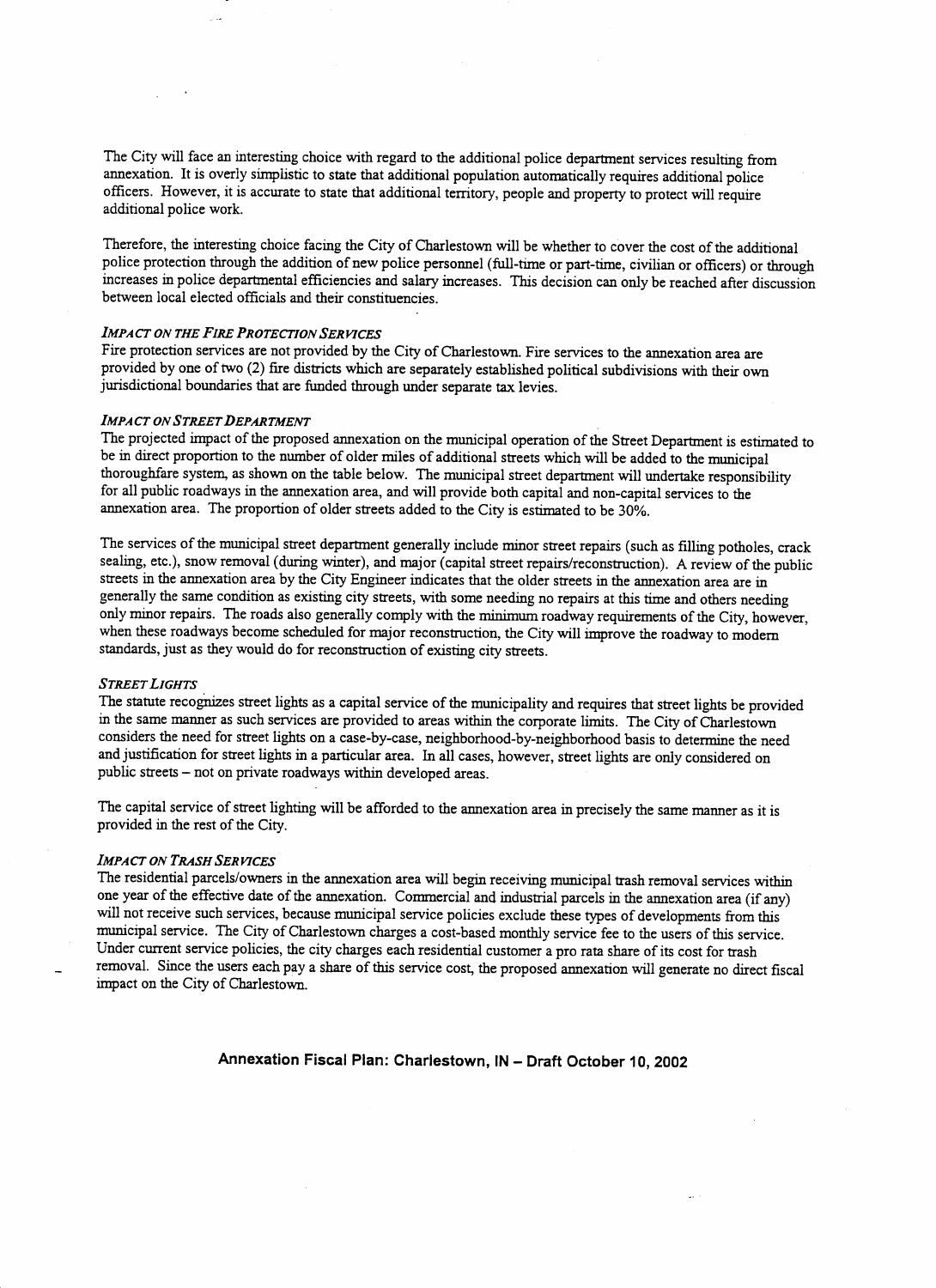#### *IMPACT ON MUNICIPAL PARKS*

The proposed annexation does not include new park land. Since the annexation is voluntary, it is clear that the annexation area is not demanding new or improved parks as a condition of the annexation. For these reasons, it is preliminarily concluded that the proposed annexation will have no direct impact on the services of the Charlestown municipal parks system.

Indirectly, however, it is likely that the addition of new assessed value to the municipal tax base will result in **an**  increase in parks funding of undetermined size, depending upon the results of the budget process and the expressed needs of the Parks Department.

#### *IMPACT ON DRAINAGE SERVICES*

The City does not provide drainage services. The construction of combined sewers has long been outlawed by federal environmental statutes; therefore, no combined sewer services will be extended into the annexation area. In newer developments, drainage parameters are made a part of the subdivision design, with stormwater retention provided onsite, therefore, as new developments are proposed for the undeveloped areas, these new developments will be required to provide drainage services for themselves.

#### **IMPACT ON WATER & WASTEWATER SERVICES**

The annexation area will be provided *access* to the City's water and wastewater services. Any extension of service to the annexation area will be at the expense of the developer.

The City of Charlestown will not require forced hook-ups to the wastewater system within the annexation area to those existing parcels that have working septic systems.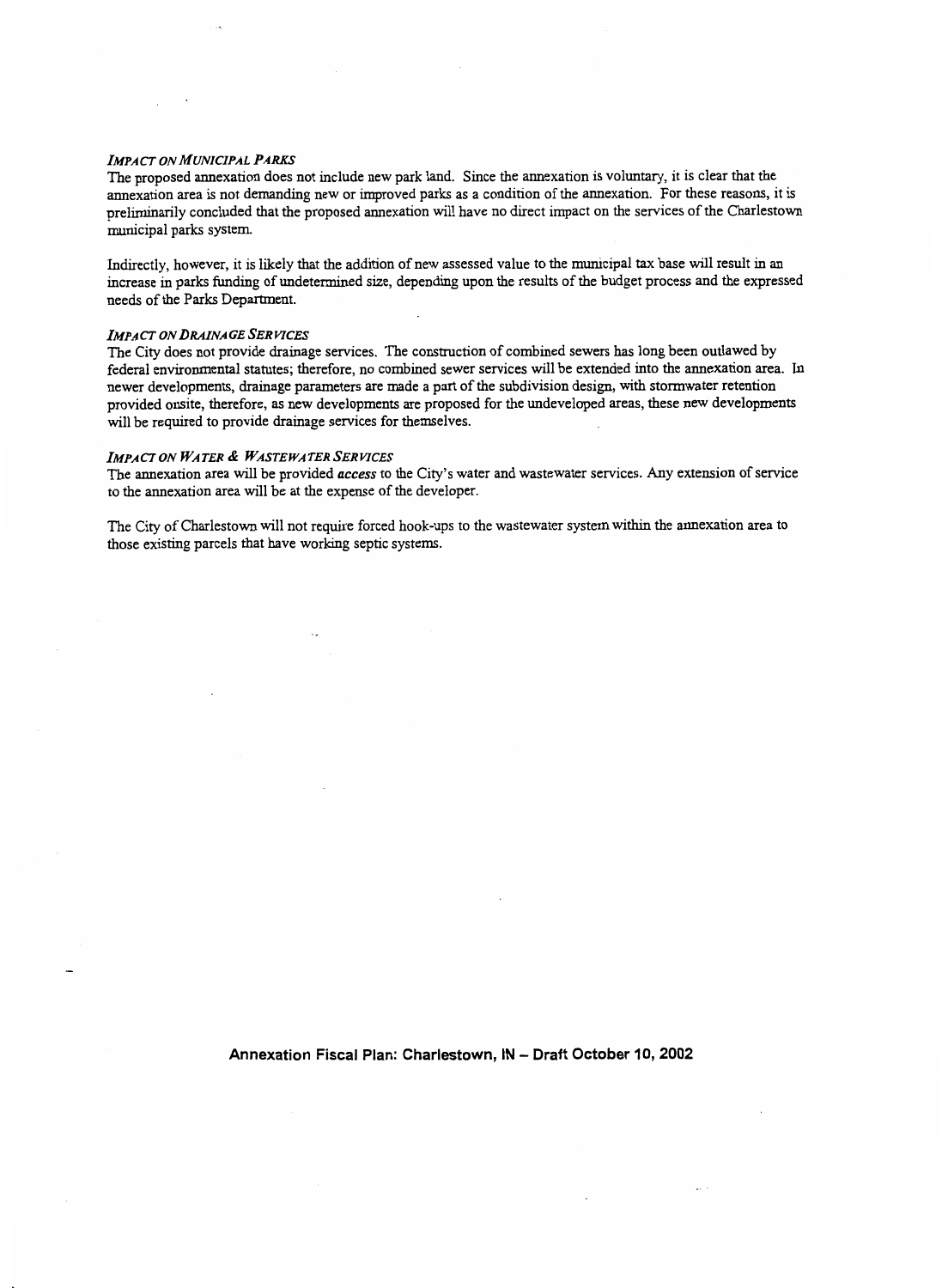## **Fiscal Impact Analysis**

The following table summarizes the City's 2002 budget and projects the cost of providing municipal services to the annexation area. The revenues associated with the annexation are projected to slightly exceed costs.

| Projected Impact of Annexation (Based on 2002 city budget) |               |                            |           |  |
|------------------------------------------------------------|---------------|----------------------------|-----------|--|
| Department (numbers are approximate)                       | ℅             | 2002<br>Budget             | Tax Rate  |  |
|                                                            |               |                            | \$0.7671  |  |
| <b>ADMINISTRATION</b>                                      | 23.53%        | \$378,328                  | \$0.1805  |  |
| <b>PLANNING &amp; BUILDING</b>                             | 1.37%         | \$22,019                   | \$0.0105  |  |
| <b>POLICE</b>                                              | 53.54%        | \$860,711                  | \$0.4107  |  |
| <b>STREET DEPARTMENT</b>                                   | 17.45%        | \$280,536                  | \$0.1339  |  |
| <b>PARKS</b>                                               | 4.10%         | \$65,867                   | \$0.0315  |  |
| Totals (approx. \$0.7671)                                  | 100.0%        | \$1,607,461                | \$0.7671  |  |
| <b>Annexed Population</b>                                  | 906           |                            |           |  |
| <b>Existing Population (2000 Census)</b>                   | 5,993         |                            |           |  |
| impact on population                                       | 15.12%        |                            |           |  |
| Annexed NAV (approximate)                                  | \$36,211,220  |                            |           |  |
| Existing City NAV (approximate)                            | \$105,975,840 |                            |           |  |
| Impact on NAV                                              | 34.17%        | Projected Revenue Increase |           |  |
| Administration Budget (overhead)                           | 15.12%        | \$378,328                  | \$57,203  |  |
| Impact on Planning & Building                              | 15.12%        | \$22,019                   | \$3,329   |  |
| Impact on Police Department                                | 15.12%        | \$860,711                  | \$130,140 |  |
| Impact on Street Department                                | 30%           | \$280,536                  | \$84,161  |  |
| <b>Subtotal of Direct Costs</b>                            |               |                            | \$274,833 |  |
| <b>Estimated Revenues (approximate)</b>                    |               |                            | \$277,776 |  |
| Est. Net Cost Impact of Annexation                         |               |                            | \$2,943   |  |

Indiana statute requires that the Fiscal Plan make reasonable estimates of the cost impact of the proposed annexation for purposes of determining the fiscal parameters of the decision. The above table is intended to provide a simple method of objectively estimating the fiscal impact of the proposed annexation on municipal services.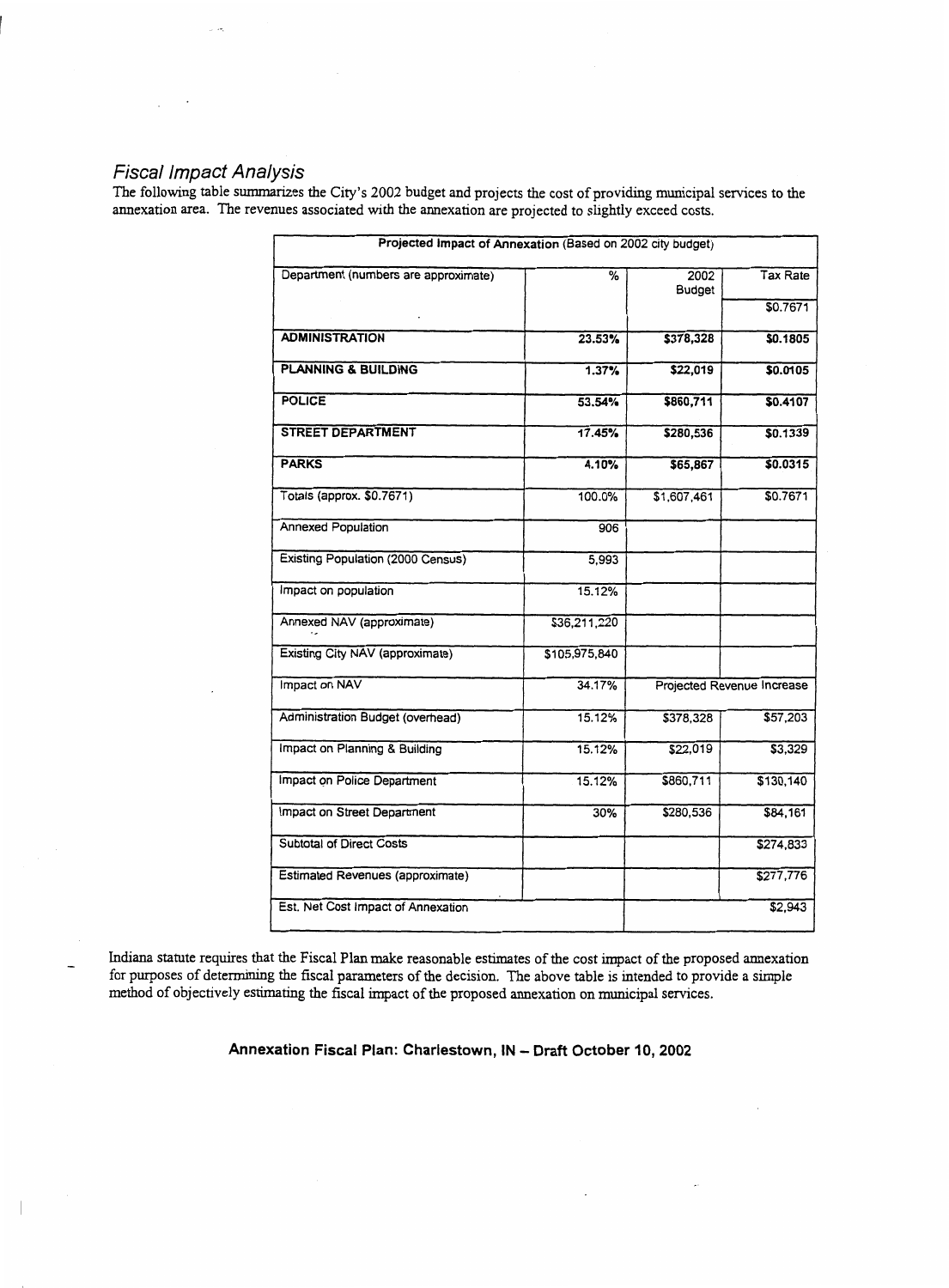## *Estimated Assessed Value of Annexation Area*

The City has performed substantial research regarding the assessed value of the annexation area at the offices of the County Assessor and Auditor. The annexation area was preliminarily estimated to contain roughly 501 parcels, containing approximately 2,495.8 acres. The total assessed value of the annexation area is preliminarily estimated to be \$36,2 1 1,220, based on the information available.

## *Focus on Property Tax Revenues*

-

This Fiscal Plan will focus attention on the impact of the annexation on municipal property tax revenues. Of course, annexation **has an** impact on many municipal revenue streams, including state revenue distributions, however, the property tax revenue stream is both the largest revenue stream available to the City and the only revenue stream which is controlled locally. As such, the ability of the City to provide necessary municipal services - both inside the existing city and in the annexation area - will largely be determined by the ability of the City to draw upon property **tax** revenues to meet such needs.

State revenue distributions such as gasoline taxes **(LRS),** cigarette taxes, and alcohol taxes fluctuate based primarily on the fiscal parameters of the State budget. History **has** repeatedly shown that when the State is short of money, it is not uncommon to withhold funds from municipalities. Therefore, the only legitimate method of providing assurances that municipal services will be delivered to **an** annexation area is to base those assurances on revenue streams which are controlled by the same people who are required to deliver the services.

# **Provision of Municipal Services**

Non-Capital services will be provided within one year of the effective date of the annexation action. Within the context of the City of Charlestown the non-capital services would include road maintenance by the Street Department and police protection by the Charlestown Police Department. Non-capital service costs will be paid through the annual revenues of the City, including property tax revenues and other municipal revenues, as appropriate.

Capital services will be provided within 3 years of the effective date of the annexation. At this time, capital services are already provided to the annexation area and no additional capital services are projected to be required by the annexation area. If capital services are later identified as necessary and appropriate under the municipal service policies of the municipality, such capital services will be covered through the issuance of some form of municipal debt.